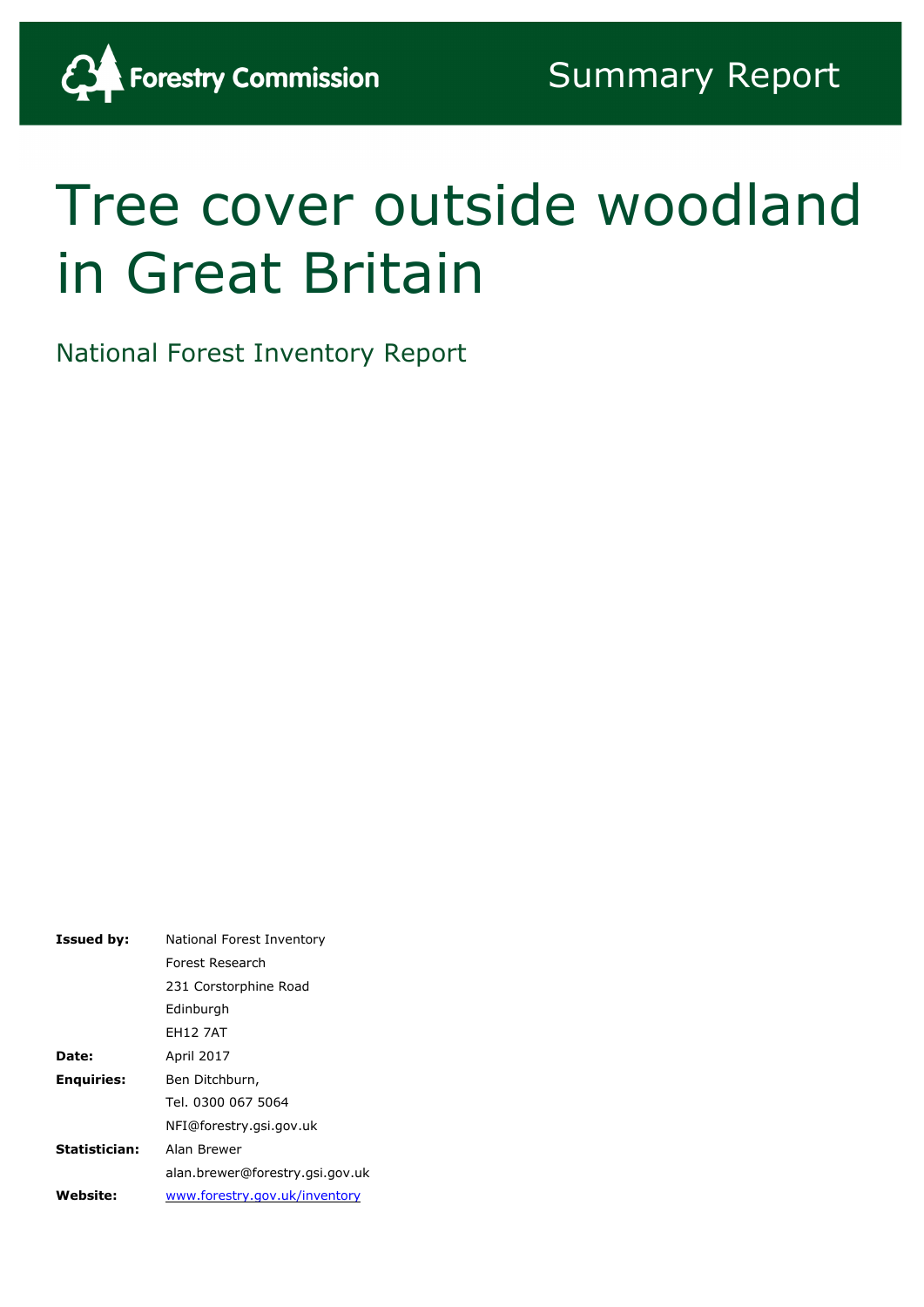

### Summary

j.

The National Forest Inventory provides a record of the size and distribution of forests and woodlands in Great Britain and information on key forest attributes. This report provides estimates of the amount of tree cover outside NFI woodland areas<sup>[1](#page-0-0)</sup> in the form of small woods, groups of trees and lone trees, as at January 2016. It includes estimates for England, Scotland and Wales, broken down by NFI Regions and by urban and rural land categories.

- There are 742 thousand hectares of tree cover outside areas of NFI woodland in Britain; 565 thousand hectares in England, 84 thousand hectares in Scotland and 93 thousand hectares in Wales.
- 546 thousand hectares (74%) of tree cover outside woodland are found in rural areas and 196 thousand hectares (26%) in urban areas. Non-woodland tree cover amounts to 11% of land area in urban areas and 3% in rural areas.
- Total tree cover, including both woodland tree cover and tree cover outside woodland is 16.5% in urban areas and 16.7% in rural areas.
- Small woods of over 0.1 hectare in extent cover 390 thousand hectares in Britain; 295 thousand hectares in England, 46 thousand hectares in Scotland and 49 thousand hectares in Wales.
- Groups of trees of less than 0.1 hectare in extent cover 255 thousand hectares in Britain; 193 thousand hectares in England, 29 thousand hectares in Scotland and 33 thousand hectares in Wales.
- There is estimated to be a total canopy cover of 97 thousand hectares associated with lone trees<sup>[2](#page-1-0)</sup> in Britain. The country breakdown of this total is 78 thousand hectares in England, 9 thousand hectares in Scotland and 10 thousand hectares in Wales.

Definitions of the terms used in this report can be found in the Glossary of this report and in the supporting *Statistical Report*.

 $1$  Woodland is tree cover over half a hectare in extent and greater than 20 metres in width.

<span id="page-1-0"></span> $2$  Trees over 2 metres in height, unless in hedgerows, for which the minimum height is 3 metres.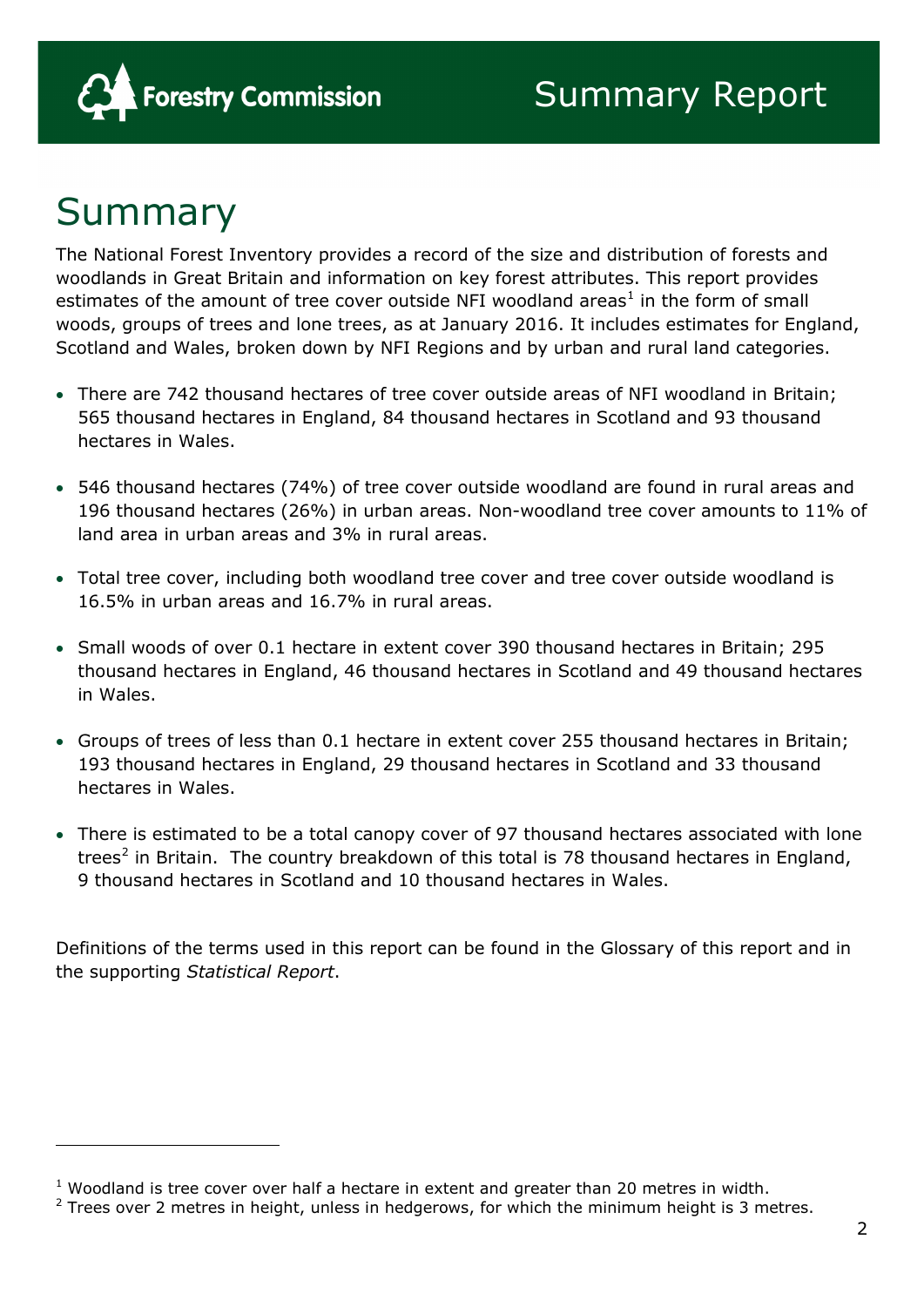

# Introduction

National forest inventories are carried out by the Forestry Commission to provide accurate, up-to-date information about the size, distribution, composition and condition of the forests and woodlands in Great Britain (GB). In tandem with the inventory of woodlands, the Forestry Commission has undertaken 'Small Woods' assessments since 1951 to provide statistics on the amount and composition of tree cover outside woodlands, such as those associated with smaller woods, groups of trees and lone trees.

The first five-year cycle of the current National Forest Inventory (NFI) began in 2010 and was completed in 2015. It is a multi-purpose operation that has involved the production of a forest and woodland map for GB and a continuing programme of sample field surveys of the mapped forest and woodland areas. Information and data collected by the National Forest Inventory is used for a number of purposes, including current estimates and long-term forecasts of forest metrics such as:

- Standing volume, increment and future timber availability;
- Carbon storage and biomass; and
- Aspects of the ecological properties and social value of forests and woodlands.

This NFI Report sets out the results (as at January 2016) of the current 'Small Woods' survey, which contain the areas of tree cover outside woodland, broken down into areas of small woods, groups of trees and lone trees. For the purposes of this report, categories of woodland and of trees outside woodland have been categorised as:

- NFI woodland over 0.5 hectare in extent and greater than 20 metres in width.
- Small woods non-NFI wooded areas of over 0.1 hectare in extent.
- Groups clusters and linear tree features of less than 0.1 hectare in extent.
- Lone trees.

In addition, in the course of this work, areas that qualify as NFI woodland that were not captured in earlier versions of the NFI woodland assessment and map have been identified. Estimates of these revised areas are included in the woodland area set out in this report to provide an overall view of the total areas of woodland and trees in Britain.

A companion *Statistical Report* provides a more detailed breakdown of the statistics, including further sub-categorisation of small woods and groups of trees into linear and non-linear features; and lone trees into boundary trees, isolated trees and hedgerow trees. Estimates of the total length and areas of hedgerows are also available in the *Statistical Report* and are available from [www.forestry.gov.uk/inventory.](http://www.forestry.gov.uk/inventory)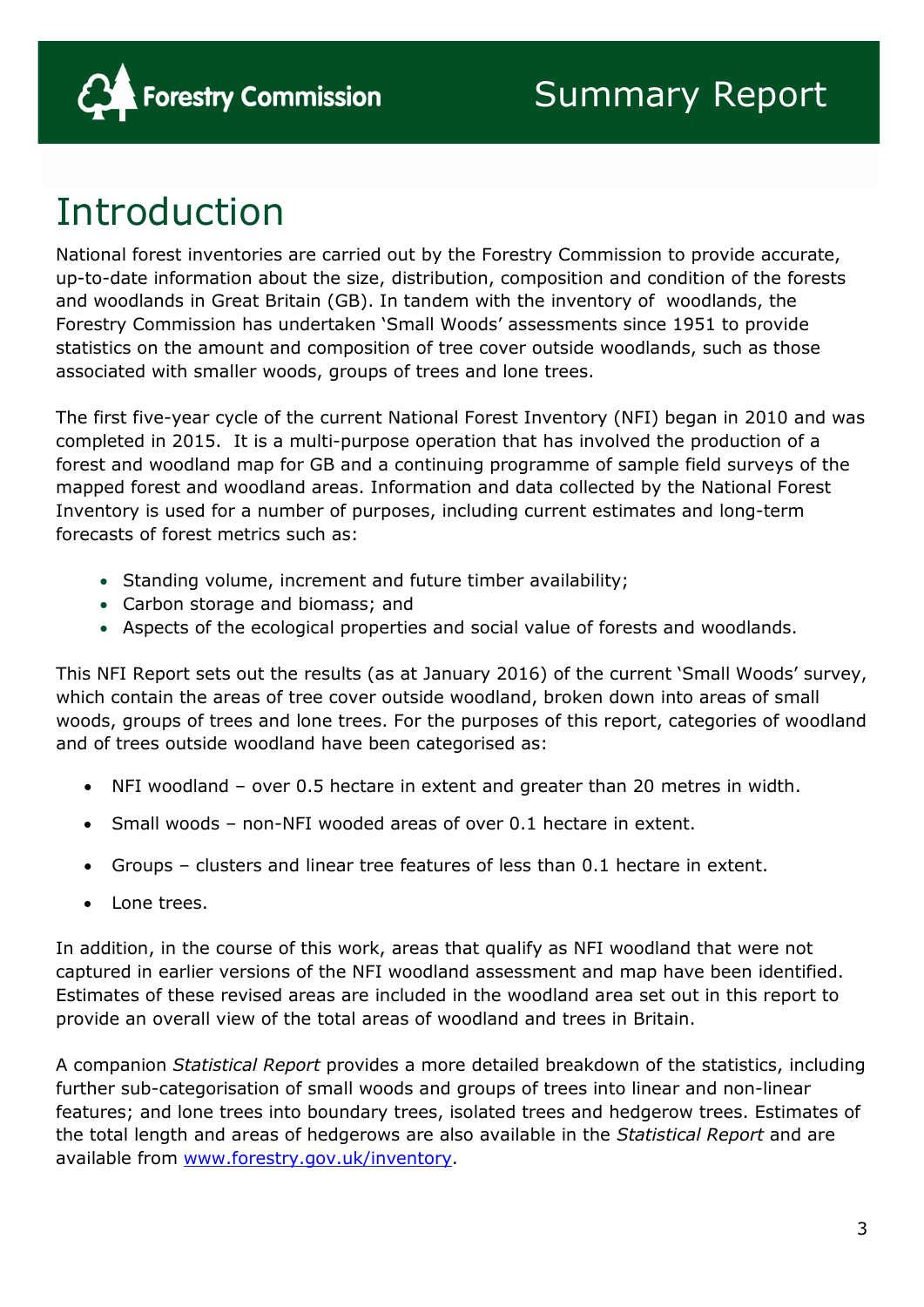### How the estimates were derived

The current assessment of tree cover outside woodland uses the National Tree Map<sup>TM</sup>  $(NTM^M)$ , produced by Bluesky International Limited and a NFI programme of field surveys and hand mapping of non-woodland tree cover, used for calibrating and correcting areas derived from the NTM<sup>TM</sup> map. The NTM<sup>TM</sup> map was derived using interpretive algorithms applied to aerial photography, near infra-red data and digital elevation data. The handmapping survey involved the identification of tree and hedgerow features from on-screen interpretation of aerial photography within a sample of 267 one-by-one kilometre squares randomly located throughout Britain. In addition to the hand-mapping exercise, field work was undertaken in a sub-sample of 35 one-by-one kilometre sites across Britain to assess all tree and hedgerow features, including trees under 3 metres in height (which  $NTM<sup>TM</sup>$ excludes). In Scotland, a comprehensive map of trees outside woodland was not available and the estimates in this report are based solely on field work and hand-mapping of features at a series of one-by-one kilometre sample squares.

Preparation of the estimates involved a combination of analysis and processing of spatial datasets using Geographical Information Systems (GIS) software, and subsequent statistical analysis of the outputs from these spatial analyses. Since the nature of the data sources and statistical approaches differed between Scotland and the other countries, the precision of the estimates within different countries varies.

GIS analysis was used to mask areas on the 2013 NFI woodland map to restrict the results to areas outside NFI woodland areas, differentiating land areas into rural and urban land based on the Ordnance Survey Strategi<sup>®</sup> dataset, thereby identifying small woodlands, groups of trees and hedgerow features as being within either rural or urban areas, and to assign various other attributes to these plotted tree features. Figure 1 shows an example of the range of types of tree formations outside woodland and the associated datasets from the  $NTM<sup>TM</sup>$  map and the hand-mapped sample.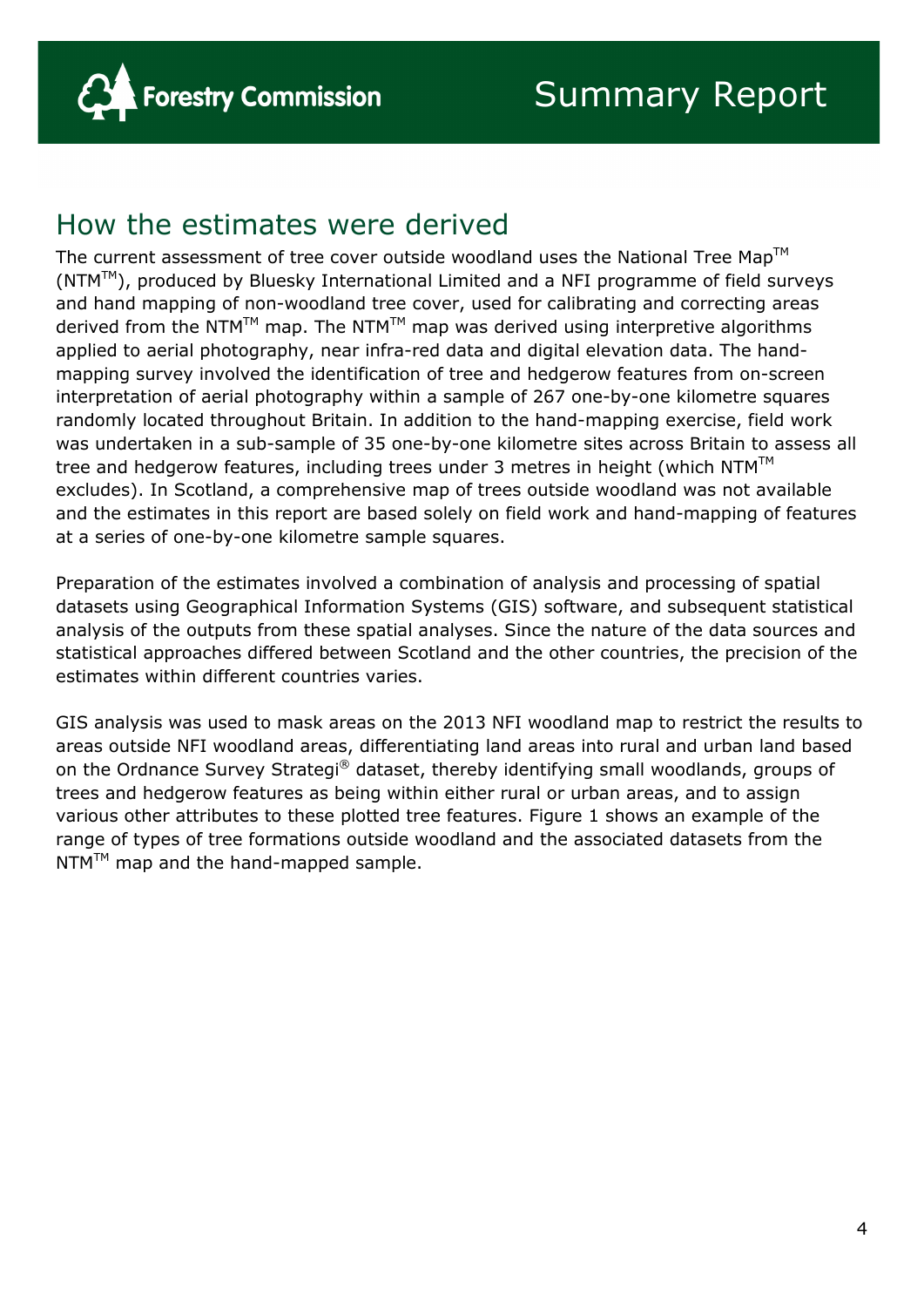

### Summary Report

# land-mapped tree cover polygons Automated small woods polygons 1km-by-1km callibration square National Forest Inventory woodland ≥0.5ha Crown Copyright and database right 2017 Ordnance Survey 100021242 0.25 Kilometres

**Figure 1** An example of a surveyed one-by-one kilometre square in Devon

Estimates of areas of small woods, groups and trees in England and Wales were derived from a double-calibration exercise, firstly using the hand-mapped sample data to calibrate the areas on the NTM<sup>TM</sup> map relative to the hand-mapping results, and secondly using the subsample of fieldwork data to calibrate the hand-mapping data to the results of the fieldwork, resulting in final estimates based upon fieldwork results.

For Scotland, a full digital map of wooded features over 0.1 hectare in extent, which was created for the Native Woodland of Scotland Survey (NWSS) $3$  from aerial photographic interpretation in 2006-2009, was used as reference data in the design and selection of the hand-mapped sample. This required a different form of statistical analysis to generate estimates from the hand-mapped sample data, which were then calibrated to the fieldwork results.

A fuller description of the datasets used and the various statistical analyses performed is given in the *Statistical Report* available from www.forestry.gov.uk/inventory.

-

 $3$  This product was not used in the final NWSS report.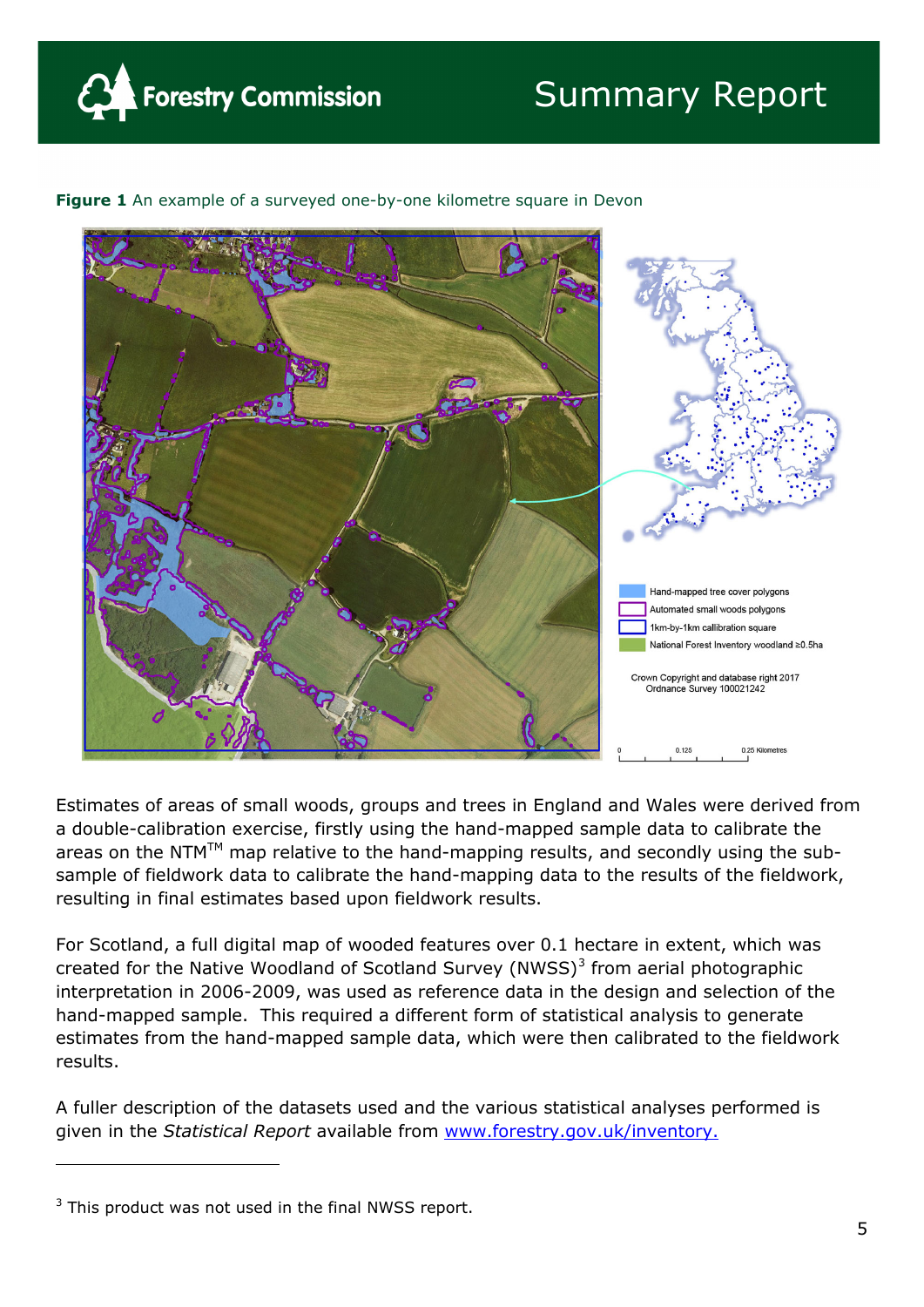

# Results

Estimates are available for the total areas of tree cover within Great Britain, individual countries (England, Scotland and Wales), and individual NFI regions within countries. Within each country and region, separate estimates are provided for urban and rural areas, as identified in the OS Strategi® spatial dataset.

Table 1 provides context to the main results on tree cover outside woodland with an overview of total land areas and areas of woodland and trees outside woodland in Great Britain. Table 2 provides a breakdown of tree cover outside woodland into the main classes of features (small woods, groups of trees and lone trees) by country and NFI region. Table 3 provides an alternative breakdown of these classes of features at country and GB level into areas of cover within rural and urban areas.

Having been derived using sample survey data, the estimates presented are subject to sampling errors and in all cases (apart from the areas derived from the NFI woodland map) the precision of the estimates is shown in percentage terms as relative standard errors, being the standard error of the estimate expressed as a percentage of the value of the estimate. At country and GB level, the estimates for England and GB are generally lower (in relative terms) than those for Scotland and Wales. This is due to the relative sizes of the populations being estimated and the size of the sample fraction, but also, in the case of Scotland, due to the different nature of the data used for deriving the Scottish estimates. The standard errors of the regional estimates are mostly higher, indicating that many of these should be interpreted with a degree of caution and any estimates with relatively large standard errors (>25%) are shown in amber in the tables.

In Tables 1 to 3, estimated values may not sum to the marginal totals. This is either due to rounding, or because each estimate, including those of totals and sub-totals, were individually estimated with associated standard errors.

In addition to the information in Tables 1 to 3, a summary analysis was undertaken to investigate the numbers of small woods, groups and lone tree features in lowland and upland areas, defined as land below and above 200 metres in altitude respectively (see Glossary). This found that 91% of such features occurred in lowland areas and 9% in upland areas (see *Statistical Report* for estimates).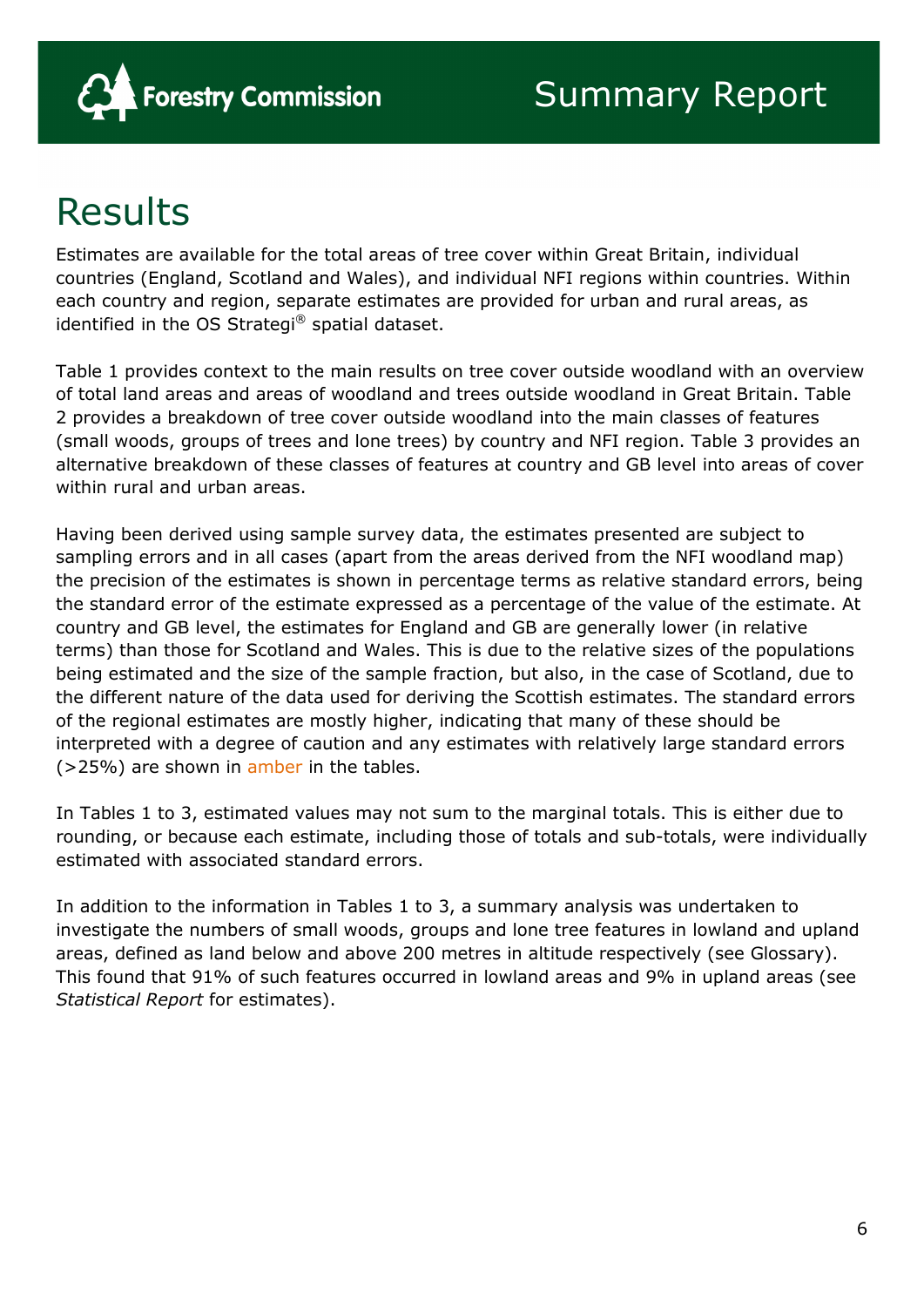$\alpha$ 

#### Table 1 Areas of woodland and tree cover outside woodland as a percentage of total land area

| Region                   | <b>Total land</b><br>area |                    | NFI woodland<br>Tree cover outside woodland |                    |                   |                | Total area of<br>woodland and<br>tree cover |
|--------------------------|---------------------------|--------------------|---------------------------------------------|--------------------|-------------------|----------------|---------------------------------------------|
|                          | $(000)$ ha)               | $(000 \text{ ha})$ | % of land<br>area                           | $(000 \text{ ha})$ | % of land<br>area | SE%            | $%$ of<br>land area                         |
| <b>Great Britain</b>     | 22,895.4                  | 3,074.6            | 13.4                                        | 742.3              | 3.2               | 5              | 16.7                                        |
| <b>England</b>           | 13,030.8                  | 1,336.4            | 10.3                                        | 565.0              | 4.3               | 5              | 14.6                                        |
| North West England       | 1,410.5                   | 120.0              | 8.5                                         | 51.4               | 3.6               | 6              | 12.2                                        |
| North East England       | 857.4                     | 117.0              | 13.6                                        | 21.4               | 2.5               | 9              | 16.1                                        |
| Yorkshire and the Humber | 1,540.5                   | 117.2              | 7.6                                         | 43.9               | 2.8               | 8              | 10.5                                        |
| <b>East Midlands</b>     | 1,562.3                   | 100.9              | 6.5                                         | 57.0               | 3.6               | 6              | 10.1                                        |
| East England             | 1,911.9                   | 156.4              | 8.2                                         | 80.4               | 4.2               | 6              | 12.4                                        |
| South East and London    | 2,064.5                   | 332.9              | 16.1                                        | 123.8              | 6.0               | 6              | 22.1                                        |
| South West England       | 2,383.7                   | 265.7              | 11.1                                        | 113.0              | 4.7               | $\overline{z}$ | 15.9                                        |
| <b>West Midlands</b>     | 1,299.8                   | 126.2              | 9.7                                         | 74.2               | 5.7               | 8              | 15.4                                        |
| <b>Scotland</b>          | 7,791.0                   | 1,429.0            | 18.3                                        | 84.5               | 1.1               | 13             | 19.4                                        |
| North Scotland           | 1,744.4                   | 237.4              | 13.6                                        | 10.8               | 0.6               | 42             | 14.2                                        |
| North East Scotland      | 1,142.0                   | 236.9              | 20.7                                        | 13.0               | 1.1               | 23             | 21.9                                        |
| East Scotland            | 866.8                     | 140.2              | 16.2                                        | 19.6               | 2.3               | 28             | 18.4                                        |
| South Scotland           | 1,997.4                   | 435.2              | 21.8                                        | 34.3               | 1.7               | 14             | 23.5                                        |
| West Scotland            | 2,040.5                   | 379.3              | 18.6                                        | 6.9                | 0.3               | 28             | 18.9                                        |
| <b>Wales</b>             | 2,073.6                   | 309.3              | 14.9                                        | 92.7               | 4.5               | $\overline{z}$ | 19.4                                        |

#### **Table 2** Summary of area of woodland and tree cover outside woodland

| Region                   | <b>Total NFI</b><br>woodland | Small woods        |                | Groups of trees    |     | Lone trees  |                | Total area of<br>woodland and tree<br>cover |                |
|--------------------------|------------------------------|--------------------|----------------|--------------------|-----|-------------|----------------|---------------------------------------------|----------------|
|                          | (000 ha)                     | $(000 \text{ ha})$ | SE%            | $(000 \text{ ha})$ | SE% | $(000)$ ha) | SE%            | $(000)$ ha)                                 | SE%            |
| <b>Great Britain</b>     | 3,074.6                      | 390.2              | $\overline{z}$ | 255.4              | 6   | 97.1        | 6              | 3,817.4                                     | $\mathbf{1}$   |
| <b>England</b>           | 1,336.4                      | 294.8              | 6              | 192.6              | 6   | 78.2        | $\overline{z}$ | 1,901.9                                     | $\mathbf{1}$   |
| North West England       | 120.0                        | 24.2               | 8              | 18.5               | 8   | 8.9         | 12             | 171.7                                       | $\overline{2}$ |
| North East England       | 117.0                        | 12.1               | 13             | 6.6                | 10  | 2.7         | 15             | 138.5                                       | 1              |
| Yorkshire and the Humber | 117.2                        | 22.8               | 12             | 12.7               | 10  | 8.4         | 10             | 161.2                                       | $\overline{2}$ |
| East Midlands            | 100.9                        | 25.8               | 10             | 23.8               | 8   | 7.8         | 11             | 158.3                                       | $\overline{2}$ |
| East England             | 156.4                        | 39.3               | 8              | 31.5               | 8   | 9.7         | 11             | 236.9                                       | 2              |
| South East and London    | 332.9                        | 65.3               | 9              | 43.5               | 8   | 14.9        | 13             | 456.6                                       | $\overline{2}$ |
| South West England       | 265.7                        | 64.7               | 11             | 34.7               | 8   | 13.3        | 10             | 378.5                                       | 2              |
| <b>West Midlands</b>     | 126.2                        | 40.7               | 12             | 21.1               | 9   | 12.4        | 11             | 200.3                                       | 3              |
| <b>Scotland</b>          | 1,429.0                      | 46.2               | 21             | 29.5               | 12  | 8.9         | 15             | 1,513.5                                     | $\mathbf{1}$   |
| North Scotland           | 237.4                        | 6.4                | 63             | 3.1                | 39  | 1.3         | 58             | 248.2                                       | $\overline{2}$ |
| North East Scotland      | 236.9                        | 6.8                | 34             | 5.2                | 28  | 1.0         | 34             | 249.9                                       | 1              |
| East Scotland            | 140.2                        | 10.4               | 45             | 6.7                | 27  | 2.5         | 32             | 159.8                                       | 3              |
| South Scotland           | 435.2                        | 18.9               | 21             | 11.9               | 15  | 3.5         | 16             | 469.4                                       | 1              |
| West Scotland            | 379.3                        | 3.8                | 38             | 2.7                | 39  | 0.5         | 36             | 386.2                                       | 0              |
| <b>Wales</b>             | 309.3                        | 49.2               | 8              | 33.4               | 9   | 10.1        | 17             | 401.9                                       | $\mathbf{1}$   |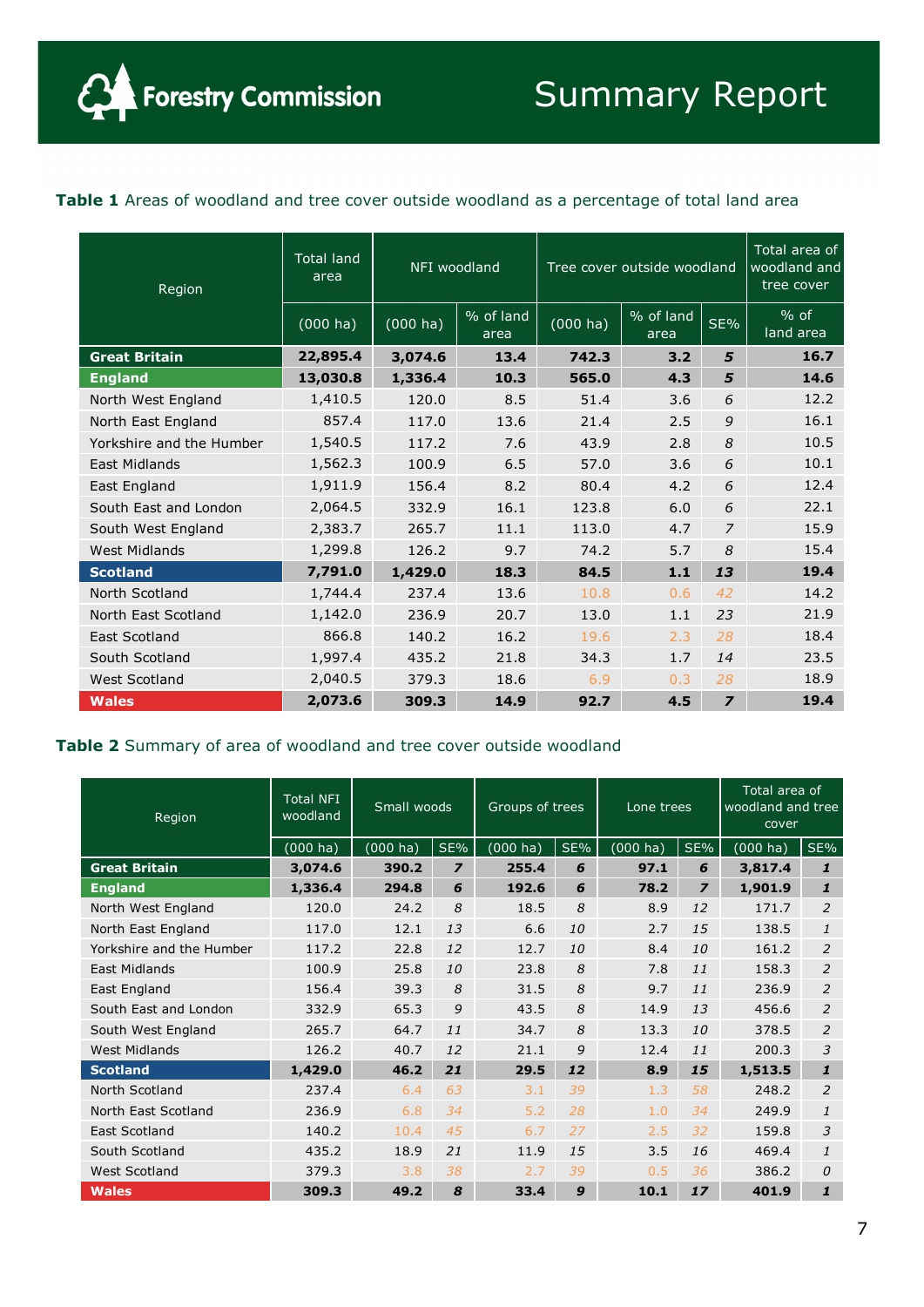| <b>ible 3</b> Areas of major categories of tree cover outside woodland by rural and urban land catego |                              |                    |                |                    |     |                    |                |                                             |     |
|-------------------------------------------------------------------------------------------------------|------------------------------|--------------------|----------------|--------------------|-----|--------------------|----------------|---------------------------------------------|-----|
|                                                                                                       |                              |                    |                |                    |     |                    |                |                                             |     |
| Land<br>category                                                                                      | <b>Total NFI</b><br>woodland | Small woods        |                | Groups of trees    |     | Lone trees         |                | Total area of<br>woodland and tree<br>cover |     |
|                                                                                                       | $(000 \text{ ha})$           | $(000 \text{ ha})$ | SE%            | $(000 \text{ ha})$ | SE% | $(000 \text{ ha})$ | SE%            | $(000$ ha)                                  | SE% |
| <b>Great Britain</b>                                                                                  | 3,074.6                      | 390.2              | $\overline{z}$ | 255.4              | 6   | 97.1               | 6              | 3,816.9                                     | 5   |
| Rural                                                                                                 | 2,984.4                      | 316.5              | 8              | 165.1              | 6   | 64.3               | 6              | 3,530.4                                     | 6   |
| Urban                                                                                                 | 90.2                         | 73.7               | 12             | 90.3               | 13  | 32.8               | 15             | 286.5                                       | 10  |
| <b>England</b>                                                                                        | 1,336.4                      | 294.8              | $\overline{z}$ | 192.6              | 6   | 78.2               | $\overline{z}$ | 1,901.4                                     | 5   |

**Forestry Commission** 

**Table 3** Areas of major categories of tree cover outside woodland by rural and urban land categories

Rural 1,271.3 238.0 *8* 125.2 *9* 52.0 *6* 1,686.3 *5* Urban 65.1 56.8 *12* 67.3 *13* 26.2 *15* 215.1 *11* **Scotland 1,429.0 46.2** *21* **29.5** *12* **8.9** *15* **1,513.5** *13* Rural 1,412.9 41.0 *24* 22.7 *14* 7.3 *17* 1,484.0 *15* Urban 16.0 5.2 *24* 6.7 *26* 1.6 *31* 29.5 *18* **Wales 309.3 49.2** *8* **33.4** *9* **10.1** *17* **402.0** *7* Rural 300.2 37.5 *9* 17.1 *8* 5.0 *11* 360.1 *7* Urban 9.1 11.7 *20* 16.3 *17* 5.0 *32* 41.9 *14*

The results show that there are more trees and tree cover outside woodland in Great Britain than previous evaluations had indicated. There are 742 thousand hectares of tree cover outside woodland in total, representing 19.4% of all tree cover (both woodland and outside woodland) and 3.2% of all land area. The distribution of tree cover outside woodland varies considerably across Britain, ranging from 4.5% of land area in Wales to 1.1% of land area in Scotland.

### What the results tell us

The large area of non-woodland tree cover observed in this work will include long established tree cover, small scale and non-grant aided tree planting arising over recent decades and natural regeneration on abandoned farmland and brownfield land. Tree establishment alongside transport routes and that associated with built developments will also have contributed. Improved detection and reporting of these features has become possible through the application of new techniques and technologies in earth observation, Geographic Information Systems and statistics. These new techniques are more capable of identifying and quantifying smaller features such as lone trees and small groups of trees.

The results show that the distribution of tree cover outside woodland is highly uneven across Britain, with very different amounts and proportions of tree cover outside woodland found between the rural and urban land categories, upland and lowland environs, between the east and west and north and south of Britain. Most non-woodland tree features are found in the lowlands, there are higher levels of non-woodland tree cover in urban areas as opposed to rural and higher levels exist in the west than the east of Britain and there are higher levels located in the South as opposed to the North.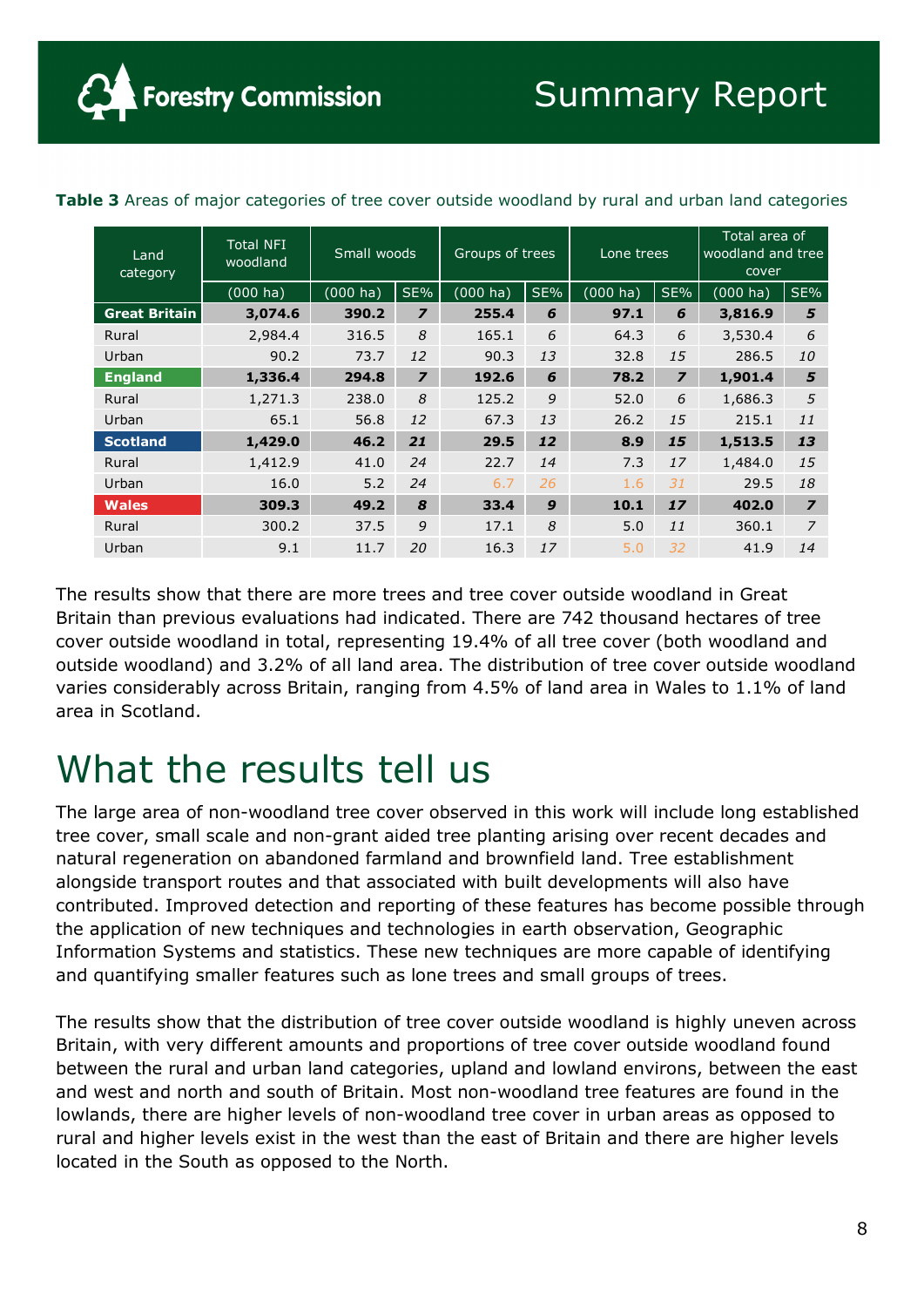

Further information, including more detailed statistics and a more in-depth description of the methodology can be found in the *Statistical Report* available at www.forestry.gov.uk/inventory.

# **Commentary**

The current distribution of tree cover outside woodland is a result of a history of woodland clearance, historic land husbandry, land use economics, boundary marking and the planting and establishment of trees, the latter in particular in the  $20<sup>th</sup>$  century. This history helps to explain the highly uneven distribution of non-woodland tree cover found across Britain and is explored in more depth in the *Statistical Analysis* report.

# **Glossary**

| Forest (and woodland)              | National Forest Inventory (NFI) woodland is defined as land with<br>a minimum area of 0.5 hectare under stands of trees, and tree<br>crown cover of at least 20%, or the potential to achieve this. The<br>minimum width for woodland is 20 metres. |
|------------------------------------|-----------------------------------------------------------------------------------------------------------------------------------------------------------------------------------------------------------------------------------------------------|
| Forestry Commission (FC)           | The government department responsible for the regulation of<br>forestry, implementing forestry policy and management of state<br>forests in England and Scotland. Forestry policy is devolved, with<br>the exception of common UK or GB issues.     |
| Group of trees                     | A configuration of 2 or more trees of less than 0.1 hectare in<br>extent.                                                                                                                                                                           |
| Lone trees                         | A single tree, greater than 3 metres tall located in a hedgerow or<br>greater than 2 metres tall elsewhere, of which the canopy does<br>not touch that of another tree.                                                                             |
| Urban and rural land areas         | The urban land category is defined by the Ordnance Survey<br>Strategi <sup>®</sup> 1:250,000 urban layer. All other land area outside the<br>urban layer is designated as rural area.                                                               |
| National Forest Inventory<br>(NFI) | An inventory run by the Forestry Commission, set up in 2009, to<br>provide a record of key information about GB woodlands.                                                                                                                          |
| Small woods                        | Areas of tree cover greater than 0.1 hectare in extent that is too<br>small or too narrow to qualify as NFI woodland (see above).                                                                                                                   |
| Tree cover                         | The area of land covered by the crowns of trees.                                                                                                                                                                                                    |
| Upland and lowland Britain         | For the purposes of this report, this is land above and below 200<br>metres in altitude respectively (based on Bartholomew<br>1:200,000 Contour Data).                                                                                              |